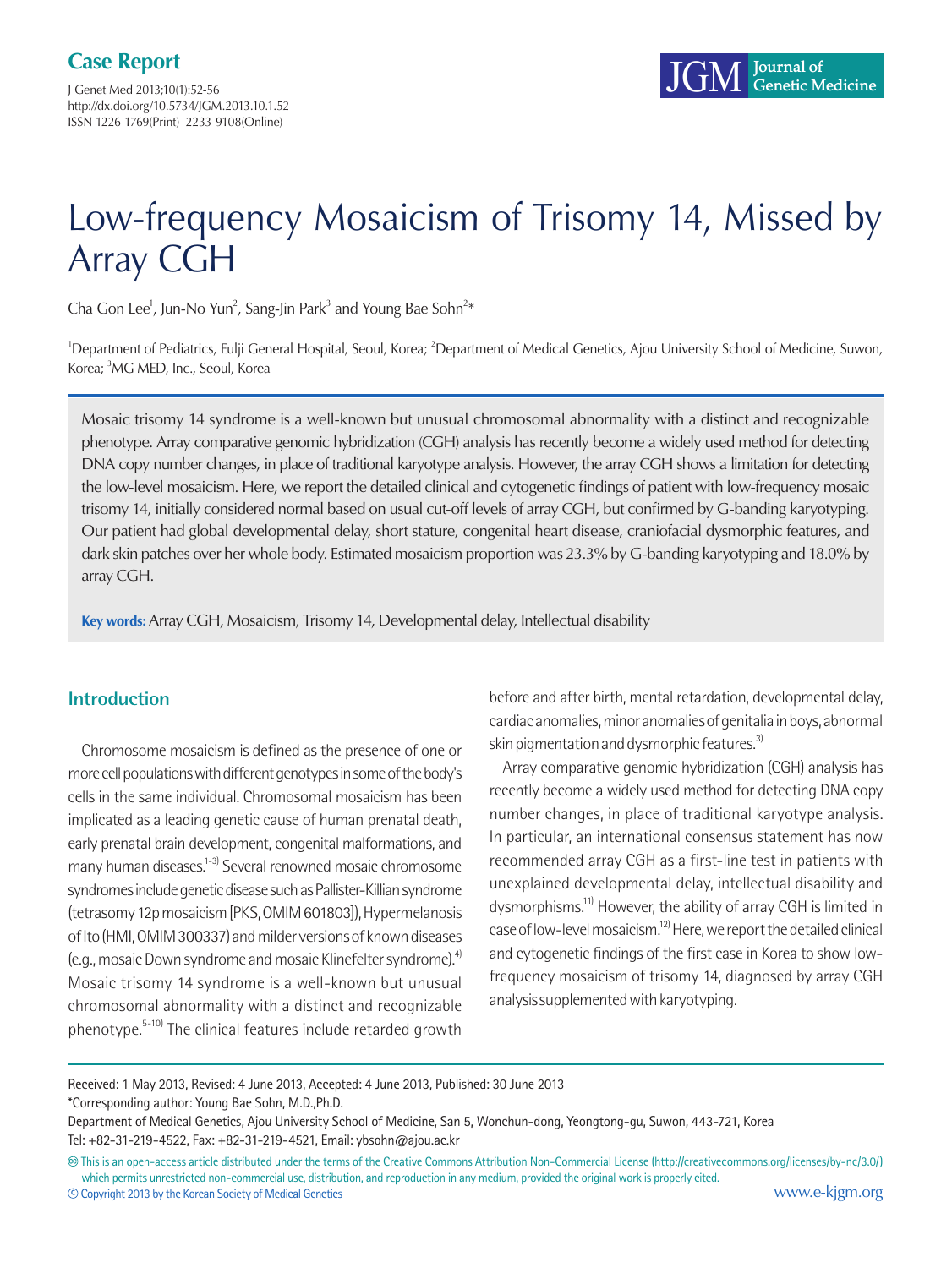# **Case Report**

## **1. Clinical Findings**

A 6.4-year-old girl was referred to the clinical genetics clinic for evaluation of short stature, dysmorphic features and developmental delay. She was born at 41 weeks of gestational age by spontaneous vaginal delivery after an unremarkable pregnancy. She was the first child of non-consanguineous Korean parents: a 28-year-old healthy mother and a 29-year-old healthy father. Her birth weight was 3,220 g  $[-0.05,$  standard deviation  $(SD)^{13}$ ]. She had a healthy younger brother. The family history was negative for stillbirths, infant deaths, birth defects, developmental delays and genetic disorders.

At birth, she showed clubfeet. Her parents reported that she had poor sucking power, feeding difficulty, and poor weight gain during her first year of life. She underwent ligation of the patent ductus arteriosus (PDA) at 8 months of age.

She showed apparent global development delay from early infancy. She held her head at 4-5 months, walked independently at 27 months, and used one word with meaning at 15 months. She exhibited apparent language disability: she made short sentences with two words at the age of 6.4 years. There was no history of seizure.



**Fig. 1.** Patient shows round shaped face, broad upturned nose, depressed nasal bridge, large mouth, widely spaced teeth and short neck.

When she initially visited our clinic as a 6.4-year-old, she exhibited short stature: her height was 101.4 cm (-3.4 SD), body weight was 18.2 kg (-1.2, SD), body mass index (BMI) was 17.7 kg/m<sup>2</sup> (-1.6 SD), and head circumference was 51.1 cm (+0.2 SD). On examination, she had round shaped face, broad upturned nose, depressed nasal bridge, large mouth, widely spaced teeth, and short neck (Fig. 1). She presented multiple hyperpigmented patches on her whole body, especially on the upper and lower extremities. Musculoskeletal and neurological examinations were normal.

A metabolic screening test by tandem mass spectrometry (MS) was normal. All other laboratory tests, including complete blood count, chemistry panel, thyroid function test, and urinalysis were normal. Radiologic exam revealed no evidence of abnormalities. Insulin like growth factor (IGF-1) was 714 ng/ml (normal range for age, 48.5-214 ng/ml) and insulin like growth factor binding protein 3 (IGFBP-3) was 3.23 mg/L (normal range for age, 1.5-3.4 mg/L). Bone age was retarded for the chronologic age: estimated bone age was 4.5-5 years at her age of 6.4 years.

### **2. Array CGH Analysis and Chromosome analysis**

We conducted a whole genome array comparative genomic hybridization (array CGH) using commercially available array CGH slides (MACArray Karyo 1440 BAC-chip, Macrogen, Seoul, Korea). The array CGH chip data were analyzed using a chromofluor image analysis system (Macrogen, Seoul, Korea). Test to reference ratios were automatically determined for each sample and the means reported as a log<sub>2</sub>Test/Reference (T/R ratio) signal ratio graph. An average  $log_2T/R$  signal ratio value more than  $+0.250$  (2.5 SD) was considered as a chromosome number gain, whereas an average  $log_2$ T/R signal ratio value less than -0.250 (2.5 SD) was classified as a chromosome number loss.

Array CGH analysis indicated that all  $log<sub>2</sub> T/R$  ratios were within  $\pm$ 2.5 SD (Fig. 2). The spot of chromosome 14 was also within log, T/ R ratio 0.250, but it was slightly increased to 0.124 when compared with the other chromosomes (Fig. 2). We conducted G band standard karyotyping, considering a possibility of low-level copy number changes in chromosome 14. Chromosome analysis was conducted on 30 G-banded metaphase cells from peripheral blood T-lymphocytes according to routine cytogenetic protocols. The G-banding analysis revealed mosaic trisomy 14 (Fig. 3): 47, XX, +14 [7]/46, XX [23]. Thus, the percent aneuploidy on karyotyping was 23.3%.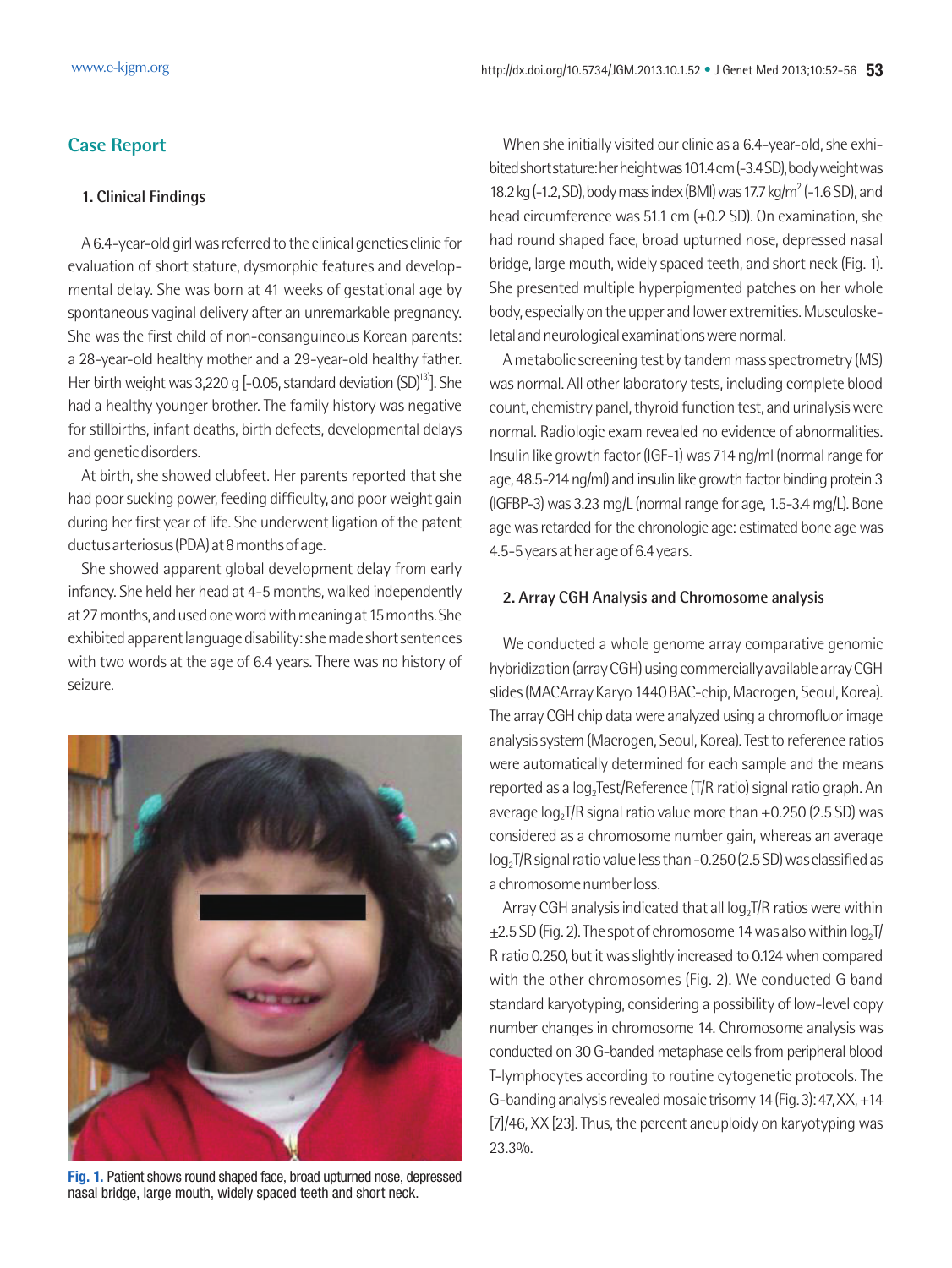We calculated the percentage of mosaicism as recommended by Cheung et al.<sup>[4]</sup> The formula for the calculation is as below:  $\delta$ is the estimated fold change from log<sub>2</sub>T/R. The estimated mixing proportion by array CGH was 18.0%.

$$
\alpha = \frac{|(\delta - 1)|}{0.5}
$$

 $\% = 100 \times \alpha$  $\delta$  = estimated fold change from  $log_2T/R$ 

#### **3. Ethical approval**

Ethical approval was provided by the institutional review board of Ajou University Medical Center, Suwon, Korea (AJIRB-MED-MDB-12-136).

#### **Discussion**

Chromosome 14 spans approximately 109 million base pairs and represents between 3 and 3.5% of the total DNA in cells. Chromosome 14 likely contains between 700 and 1,300 genes. Many genetic conditions are related to changes in particular genes on this chromosome. Copy number changes of chromosome 14 have also

been implicated as a cause of developmental and health problems.<sup>14,</sup>  $15$ ) Mosaicism of trisomy 14 is one of the well-established causes of a genetic syndrome with variable phenotype; this syndrome has recurrent and cardinal features. Many reports indicate that most patients with mosaicism of trisomy 14 have growth retardation and some degree of developmental delay.<sup>3, 9, 15)</sup> Approximately 60-90% patients have congenital heart defects, such as atrial or ventricular septal defects.<sup>2, 3, 5, 9, 15)</sup> Common craniofacial dysmorphisms are prominent forehead, broad/short/or upturned nose, dysplastic and/or apparently low set ears, large mouth, micrognathia, and short neck.<sup>2, 3, 5, 9)</sup> Another frequent finding is abnormal skin-pigmentation.<sup>2, 3, 5, 9, 15)</sup> Mosaic trisomy 14 syndrome is reported with a diverse proportion of trisomic cell lines, ranging from 4 to 70% $^{2,3}$  Previous reports indicate that clinical phenotypes have no correlation with the percentage of trisomic cells.<sup>3)</sup> Despite her relatively low-level mosaicism (23% in karyotyping), the clinical features of the our patient were consistent with previous studies, and included global developmental delay, short stature, congenital heart disease including PDA, craniofacial dysmorphic features, and dark skin patches over her whole body. Previously, only one case of Korean patient with mosaic trisomy 14 was reported; 17-month-old girl who had 44% mosaic trisomy based on karyotyping.15) Our case showed similar



**Fig. 2.** (A) The X-axis represents chromosome number (1-22, X, Y) and the Y-axis represents the log<sub>2</sub>T/R signal ratio value. Log<sub>2</sub>T/R values of autosomes were all within  $\pm$ 0.250. The log<sub>2</sub>T/R signal ratio of chromosome 14 was slightly increased to 0.124 compared to the other autosomes. This is suggestive of chromosome 14 mosaicism. (B)  $Log<sub>2</sub> T/R$  was within 0.250, indicating that copy number gains of chromosome 14 were substantially increased, but not high enough for consideration as an abnormal result.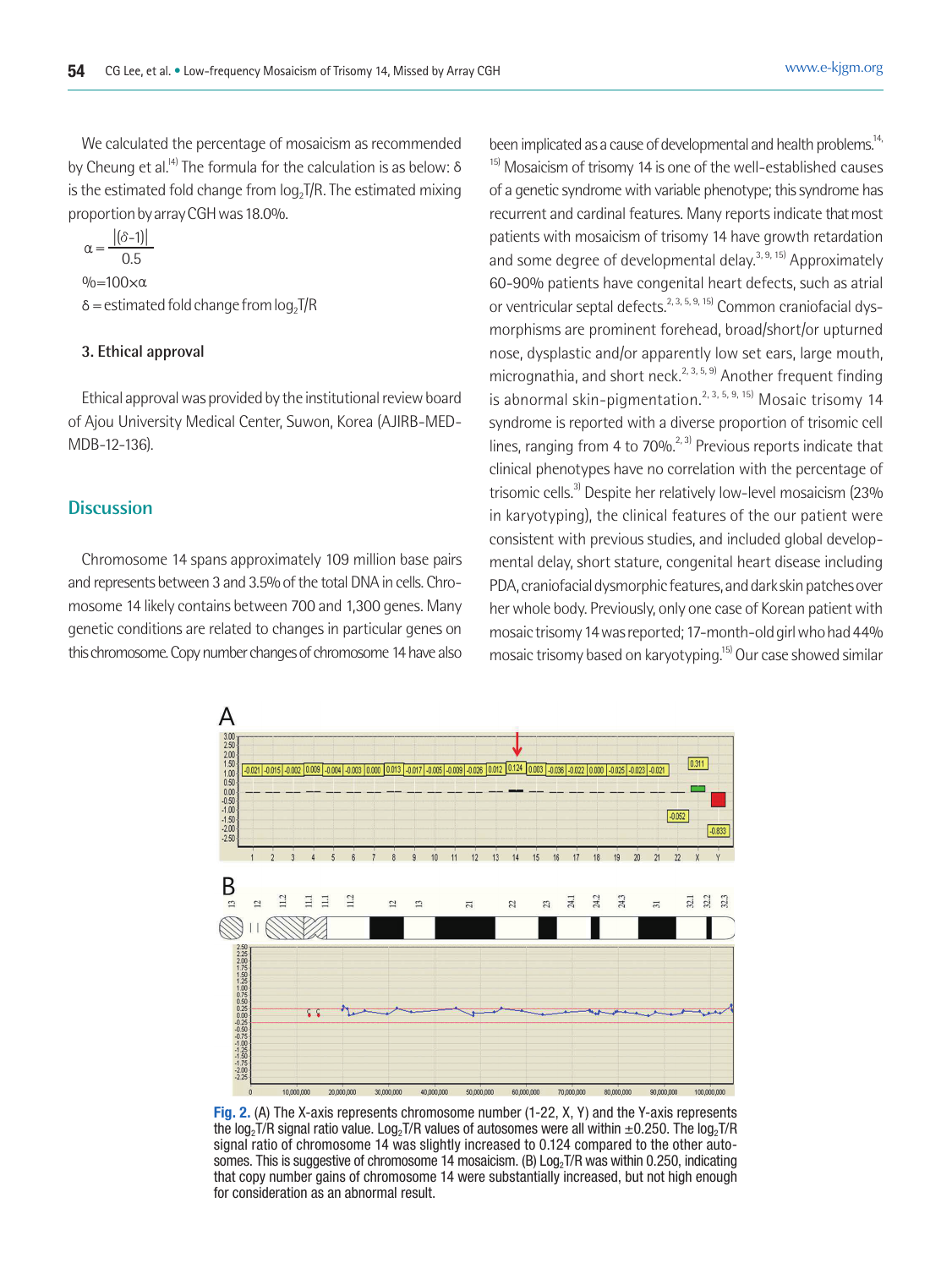clinical features compared with previous Korean case, including broad nasal bridge, anteverted nose, and wide lip, abnormal skin hyperpigmentation, failure to thrive, and delayed development.

Mosaicism aneuploidy arises from mitosis or meiosis. Co-occurrence of mosaic trisomy and uniparental disomy (UPD) was reported in some case.<sup>16,17)</sup> Up to date, the UPD has been described in association with mosaic trisomy 14 in only one patient with supernumerary marker chromosome 14.18) Therefore, short tandem repeat (STR) marker study to rule out the possibility of coexist with UPD would be necessary in our case.

As we know, array CGH has several advantages over G-banded karyotyping. Array CGH is a non-culture cell based technique and does not need dividing cells. Therefore, turnaround time can be reduced to usually a few hours. Array CGH also shows higher resolution than G-banded karyotyping and enables the detection of submicroscopic chromosomal segment gains and losses.<sup>11)</sup> However, array CGH cannot detect balanced structural rearrangements such as translocation and inversion, changes in DNA sequences, or gains and losses in regions of the genome not covered by the array CGH.<sup>11)</sup> Low proportion mosaicism is also not detected by array CGH. The ability of array CGH to detect low-level mosaicism is not precisely known. Based on a literature review, array CGH is unable to detect a frequency of abnormal cell mosaicism below 20-30%.<sup>12)</sup> However, some reports are published that array CGH is more feasible to diagnose low level mosaicism than traditional karyotyping. Ballif et al.<sup>19)</sup> analyzed over 3,600 clinical cases. They found out 18 cases of mosaicism. Fourteen cases of 18 were not known at initial analysis by karyotyping and were detected by only array CGH. In all cases, confirmatory fluorescence in situ hybridization (FISH) analyses were performed on phytohemagglutinin (PHA)-stimulated cells and on un-stimulated cultures. They documented that that array CGH can detect the mosaicism as low as 10-20% and find even the missed by previous karyotyping. They also suggested that array CGH based on genomic DNA extracted from



**Fig. 3.** The results of a G-banded karyogram revealed A: 47, XX, +14 [7] and B: 46, XX [23].